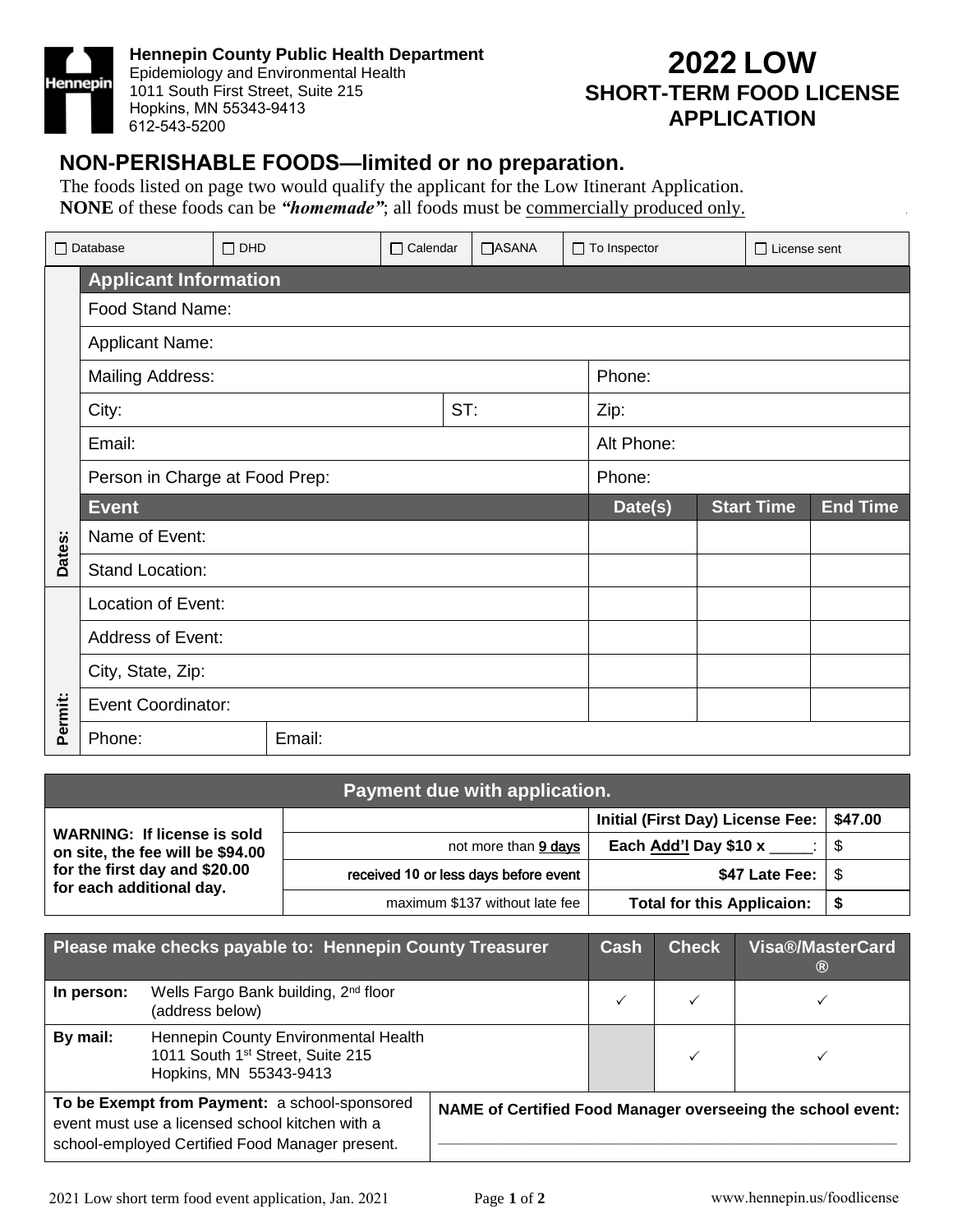#### **NON-PERISHABLE FOODS—limited or no preparation.**

The foods listed below would qualify the applicant for the Low Itinerant Application.

#### **No HOME MADE foods. All must be purchased commercially.**

| Apples with caramel      | Cookies/brownies/bars | Fudge                     | <b>Pickles</b>      |
|--------------------------|-----------------------|---------------------------|---------------------|
| Beer(tap) - Wine(poured) | Cotton candy          | Graham crackers           | Popcorn             |
| Cake                     | Crackers              | Granola bars              | Pretzels            |
| Candy                    | Donuts-premade/bake-  | <b>Kettle Corn</b>        | <b>Roasted Corn</b> |
| Chips                    | Fruit juice           | Lemonade                  | Shaved ice          |
| Cocoa                    | <b>Fruit Pies</b>     | <b>Marshmallows</b>       | <b>Snow Cones</b>   |
| Coffee/tea/espresso      | Fruit-whole           | Nuts-plain/coated/roasted | Vegetables-precut   |

### **Potentially hazardous, but licensable as low:**

| Nachos. | ′ <i>∵</i> ream<br>.<br>-ICC.<br>. .<br>avr<br>◡<br>____ | oqurt<br>∪r∆.<br>– ∟~<br>$\sim$<br>aw<br>. |  |
|---------|----------------------------------------------------------|--------------------------------------------|--|

#### **MENU** - List **ALL** items on your menu, INCLUDING food, beverages, condiments, pastries, etc.

| Are any menu items being prepared before the day of the event? $\Box$ Yes $\Box$ No | (check one) |
|-------------------------------------------------------------------------------------|-------------|
| If yes, list items here:                                                            |             |

## \*\*\***Any items not listed will be grounds for closure of the food stand.** Use separate page if necessary.

| Foods, beverages,<br>& condiments:                                                                                                                                                                                                                   | <b>Purchased from:</b>                                                          |  | <b>Preparation</b><br>location: | <b>Equipment used to</b><br>prepare food: |  | <b>Equipment used to</b><br>keep food hot/cold: |  |
|------------------------------------------------------------------------------------------------------------------------------------------------------------------------------------------------------------------------------------------------------|---------------------------------------------------------------------------------|--|---------------------------------|-------------------------------------------|--|-------------------------------------------------|--|
|                                                                                                                                                                                                                                                      |                                                                                 |  |                                 |                                           |  |                                                 |  |
|                                                                                                                                                                                                                                                      |                                                                                 |  |                                 |                                           |  |                                                 |  |
|                                                                                                                                                                                                                                                      |                                                                                 |  |                                 |                                           |  |                                                 |  |
|                                                                                                                                                                                                                                                      |                                                                                 |  |                                 |                                           |  |                                                 |  |
|                                                                                                                                                                                                                                                      |                                                                                 |  |                                 |                                           |  |                                                 |  |
|                                                                                                                                                                                                                                                      |                                                                                 |  |                                 |                                           |  |                                                 |  |
| Handwashing - (AT YOUR STAND, NOT IN A RESTROOM)                                                                                                                                                                                                     |                                                                                 |  |                                 |                                           |  |                                                 |  |
|                                                                                                                                                                                                                                                      | <b>REQUIRED AT EACH HANDWASHING STATION:</b><br><b>Check One: (Required)</b>    |  |                                 |                                           |  |                                                 |  |
| Handwash Sink                                                                                                                                                                                                                                        | <b>Paper Towels</b><br>Portable Station*<br><b>Nail Brush</b><br>Soap<br>$\Box$ |  |                                 |                                           |  |                                                 |  |
| *Gravity portable hand sinks are only approved for stands operating no more than 10 days with a limited menu.                                                                                                                                        |                                                                                 |  |                                 |                                           |  |                                                 |  |
| Warewashing - What facilities will be provided for utensil/dish washing?                                                                                                                                                                             |                                                                                 |  |                                 |                                           |  |                                                 |  |
| 3 Bucket System<br>П                                                                                                                                                                                                                                 | 3-Compartment Sink<br>[NSF Approved] Commercial Dishwasher<br>$\Box$<br>$\Box$  |  |                                 |                                           |  |                                                 |  |
| Sanitizer - *Common surface sanitizer is chlorine or quaternary ammonia.                                                                                                                                                                             |                                                                                 |  |                                 |                                           |  |                                                 |  |
| What surface sanitizer* will be in use during preparation and service of food?                                                                                                                                                                       |                                                                                 |  |                                 |                                           |  |                                                 |  |
| <b>Toilet facilities:</b>                                                                                                                                                                                                                            |                                                                                 |  |                                 |                                           |  |                                                 |  |
| $\Box$ On-site portable toilets<br>What toilet facilities are available for food handlers?<br>Event site restrooms                                                                                                                                   |                                                                                 |  |                                 |                                           |  |                                                 |  |
| I hereby apply for a Hennepin County Itinerant license. I agree to read the guidance document, complete the self-inspection<br>checklist, and comply with all of the requirements of Hennepin County Ordinance 3 and the Minnesota Food Code Chapter |                                                                                 |  |                                 |                                           |  |                                                 |  |

4626.

| <b>Signature of Applicant</b> | <b>Daytime Phone Number</b>         | <b>Date Signed</b> |
|-------------------------------|-------------------------------------|--------------------|
| <b>PRINT Applicant Name</b>   | <b>Cell or Evening Phone Number</b> | <b>FAX Number</b>  |